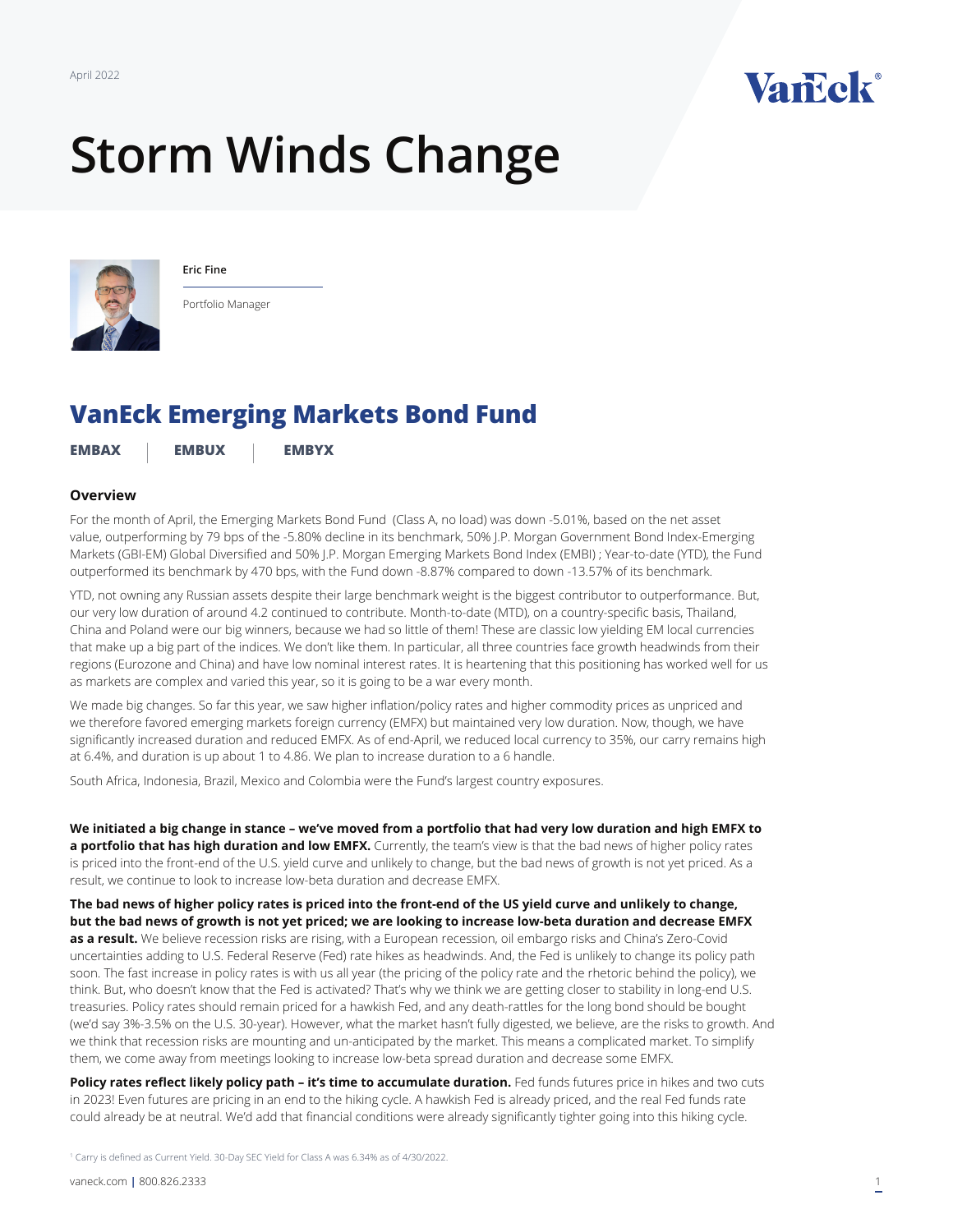#### **Emerging markets (EM) have hiked pre-emptively, this time; if the Fed is early, late or whatever, EM has built in**

**a cushion.** For the first time, EM central banks have pre-empted Fed hikes. They are normally more hawkish, but in this latest episode they are also more pre-emptive. They entered the Russia/Ukraine crisis having already tightened monetary policy.

**But unlike the bad news of higher policy rates, the bad news of weaker growth has not been appreciated by the market.** We were looking at a nascent global recovery just before the Ukraine invasion; the ratio of new orders to finished goods was rising, pointing to a hopeful future. The supply chain shocks that created inflationary pressures and upward pressure on policy rates were fading. The worst was behind us. Then Russia invaded Ukraine. And the supply chain issues arguably got worse, because the Russian dimension now intersects closely with the Chinese. Anyway, those shock waves are well-discussed, with the complexity of fertilizer production a popular example of how important Russia's exit from global commodity markets is.

### **Exhibit 1 – Is It Safe to Go in?**



Source: Bloomberg. Data as of March 31, 2022.

**We think all of this maps to growth risks, in particular the risk of a European recession; China also seems to have political incentives that trump economic ones, adding to slowdown risks.** We think embargo risk is high and markets are unprepared. We also think that Chinese authorities are going to continue to be less growth-focused due to political concerns as well as respect for the limits of leverage. On top of this, the U.S. fiscal impulse is declining. All of these conspire to work against global growth. We argued in our "Evergrande is Spreading" article that there's risk to the renminbi (CNY), which seems to be materializing. Exhibit 2 shows that CNY downside pressures are getting exacerbated by the sharp rise in U.S. rates.



Source: Bloomberg. Data as of May 4, 2022.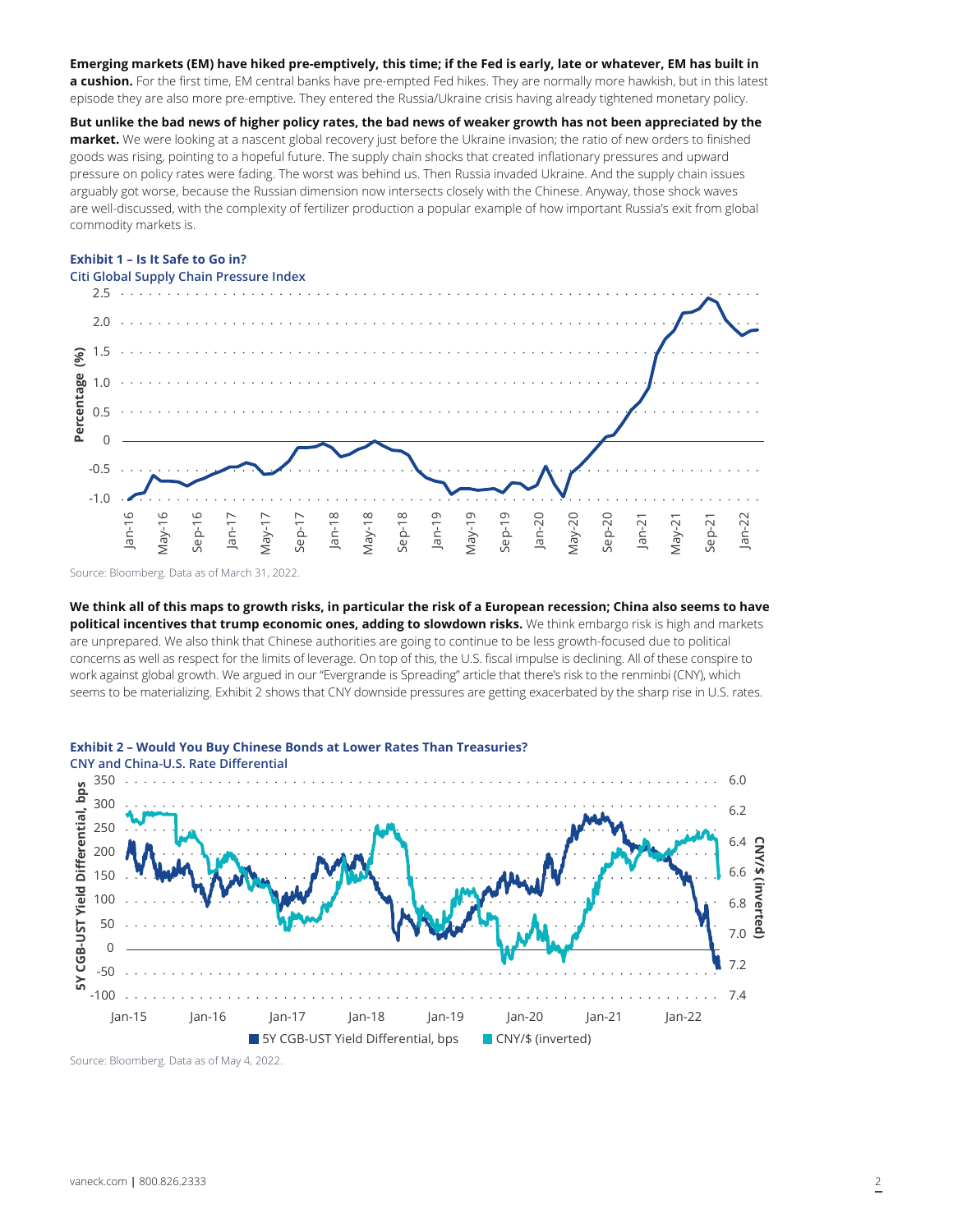# **So what? A weak Eurozone and China keep us away from a lot of EMFX, wary of spread duration, and attracted**

**to low-beta duration.** That's the bottom line of how we've positioned for the coming environment. A weak Eurozone means an European Central Bank (ECB) that will be torn between hiking along with the Fed versus hiking into a recession. That will not be supportive of central/eastern European local bond markets that make up a big portion of the benchmark. A weak China means limited growth upside in Asia, and because Chinese market rates may face upward pressure, it's hard to see tailwinds to Asian local currency bonds. And we worry about Latin currencies, as they are high-beta in a risk-off environment. What this leaves us with is a bias to reduce local currency exposure overall, in favor of increasing exposure to long-duration low-beta EM in USD. We're maintaining our low-duration high-yielding USD exposures.

#### **Exposure Types and Significant Changes**

The changes to our top positions are summarized below. Our largest positions in April were South Africa, Indonesia, Brazil, Mexico and Colombia:

- We increased our hard currency sovereign exposure in Ukraine and Turkey. The Ukrainian government consistently shows willingness to honor its debt obligations. We recognize that continuing military actions pose risks and create uncertainty, but Ukraine's relatively light schedule for the next several months bodes well for the technical test score for the country. Turkey's idiosyncratic policy mix is one of the main reasons why we stay away from local debt, but the country's sovereign debt is now attractively valued, while the unorthodox FX framework somewhat reduced pressure on the international reserves. In terms of our investment process, this improved the technical test score for the country.
- We also increased our hard currency sovereign exposure in Qatar and Saudi Arabia. Both countries are among the key beneficiaries from higher oil prices due to Russia's invasion of Ukraine - especially as regards growth, fiscal positions and external balances. Saudi Arabia also demonstrates consistent structural efforts to strengthen governance and diversify the economy from oil. In terms of our investment process, this improved the economic, policy and technical test scores for the country.
- Finally, we increased our hard currency sovereign exposure in Pakistan, Honduras and Democratic Republic of the Congo. Pakistan's politics remains volatile, but the country's bonds are attractively valued (the highest initial allocation bucket #1), and it is on track to get an extension of the IMF program until mid-2023. In the meantime, the central bank is trying to maintain a tight monetary policy stance, which should help to alleviate external pressures. In terms of our investment process, this improved the policy test score for the country. As regards Honduras, the peaceful transition of power and the government's supportive stance towards the private sector (as well as the favorable impression during the IMF meetings) strengthened the policy test score for the country. Democratic Republic of the Congo is making a good progress towards an IMF deal, and its bonds were very attractively valued, improving the country's policy and technical test scores.
- We reduced our hard currency sovereign exposure in Hungary and local currency exposure in Poland. In Hungary, the ruling party's re-election with a larger than expected margin, and signals that it may get embroiled in the Russia/Ukraine war in addition to political/legal complications with the EU - which can potentially cost it disbursements from the EU's recovery funds - worsened the country's policy/politics test score. Poland is very exposed to the fallout from the Russia/ Ukraine war - the recent cutoff of Russian gas supplies shows that upside inflation risks can prove more persistent. The government's expansionary fiscal stance can created additional technical issues for local debt. In terms of our investment process, this negatively affected the technical and policy test scores for the country.
- We also reduced our local currency exposure in Brazil, hard currency corporate exposure in Moldova, and hard currency sovereign exposure in Angola. The Brazilian réal's super-stretched net long positioning means that it can easily get caught in the global selloff on the back of China growth concerns. Against the backdrop of the deteriorating technical test score, we decided to take partial profits on this position which worked extremely well early in the year. In Moldova, we sold a corporate bond after the company lost access to sea after Russia attacked Ukraine.
- Finally, we reduced local currency exposure in Malaysia and Thailand. Malaysia can easily get affected by the Chinese renminbi's depreciation, as the ringgit has one of the highest correlations with CNY on multiple time horizons. This worsened the technical test score for the country. In Thailand, we swapped from local to quasi-sovereign exposure due to "twin" concerns about the Chinese renminbi's depreciation and the impact of China's zero-COVID policy on tourism. Both factors worsened the country's technical and economic test scores.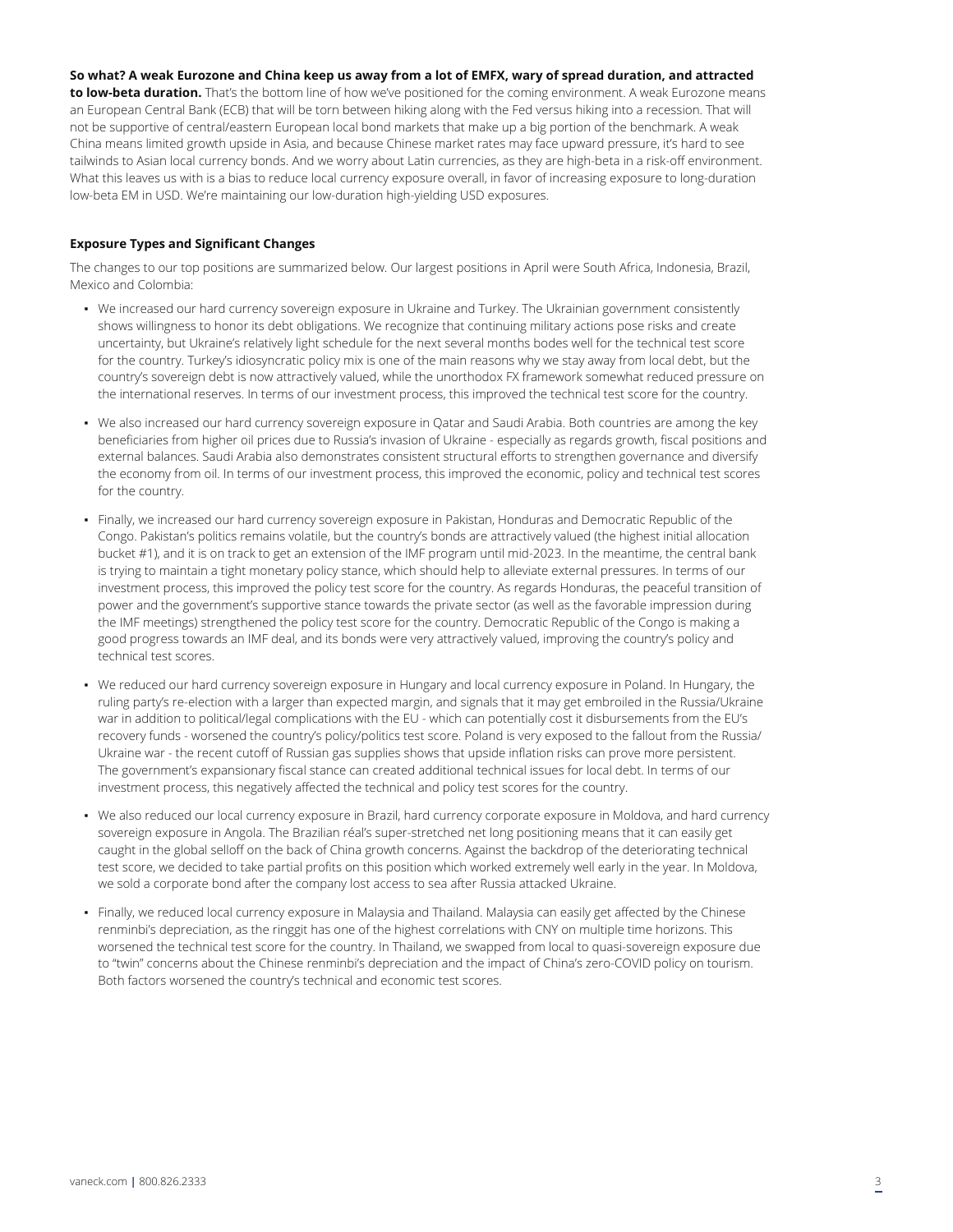#### **Average Annual Total Returns (%)**

| As of April 30, 2022            | 1 Month $†$ | 3 Month <sup>†</sup> | <b>YTD</b> | 1 Year   | 3 Year  | 5 Year  | Life |
|---------------------------------|-------------|----------------------|------------|----------|---------|---------|------|
| Class A: NAV (Inception 7/9/12) | $-5.01$     | $-7.59$              | $-8.87$    | $-12.50$ | 0.93    | 1.48    | 1.22 |
| Class A: Maximum 5.75% Load     | $-10.48$    | $-12.90$             | $-14.11$   | $-17.53$ | $-1.04$ | 0.28    | 0.61 |
| Class I: NAV (Inception 7/9/12) | $-4.89$     | $-7.49$              | $-8.70$    | $-12.19$ | 1.24    | 1.78    | 1.51 |
| 50 GBI-EM GD / 50% EMBI GD      | $-5.80$     | $-12.31$             | $-13.57$   | $-15.19$ | $-2.48$ | $-0.47$ | 0.84 |
|                                 |             |                      |            |          |         |         |      |
| As of March 31, 2022            | 1 Month $†$ | 3 Month <sup>†</sup> | <b>YTD</b> | 1 Year   | 3 Year  | 5 Year  | Life |
| Class A: NAV (Inception 7/9/12) | $-0.74$     | $-4.06$              | $-4.06$    | $-5.00$  | 2.75    | 2.64    | 1.77 |
| Class A: Maximum 5.75% Load     | $-6.45$     | $-9.58$              | $-9.58$    | $-10.46$ | 0.74    | 1.43    | 1.15 |
| Class I: NAV (Inception 7/9/12) | $-0.84$     | $-4.01$              | $-4.01$    | $-4.79$  | 3.06    | 2.92    | 2.05 |
| 50 GBI-EM GD / 50% EMBI GD      | $-1.21$     | $-8.24$              | $-8.24$    | $-7.95$  | $-0.51$ | 0.99    | 1.47 |

#### † Monthly returns are not annualized.

**Expenses: Class A: Gross 2.30%; Net 1.25%.** Expenses are capped contractually until 05/01/23 at 1.25% for Class A and 0.95% for Class I.<br>Caps exclude acquired fund fees and expenses, interest expense, trading expenses, di taxes and extraordinary expenses. Please note that, generally, unconstrained bond funds may have higher fees than core bond funds due to the specialized nature of their strategies.

**The performance data quoted represents past performance. Past performance is not a guarantee of future results. Investment return and principal value of an investment will fluctuate so that an investor's shares, when redeemed, may be worth more or less than their original cost. Performance may be lower or higher than performance data quoted. Please call 800.826.2333 or visit vaneck.com for performance current to the most recent month ended.**

The "Net Asset Value" (NAV) of a Fund is determined at the close of each business day, and represents the dollar value of one share of the fund; it is calculated by taking the total assets of the fund, subtracting total liabilities, and dividing by the total number of shares outstanding. The NAV is not necessarily the same as the ETF's intraday trading value. Investors should not expect to buy or sell shares at NAV.